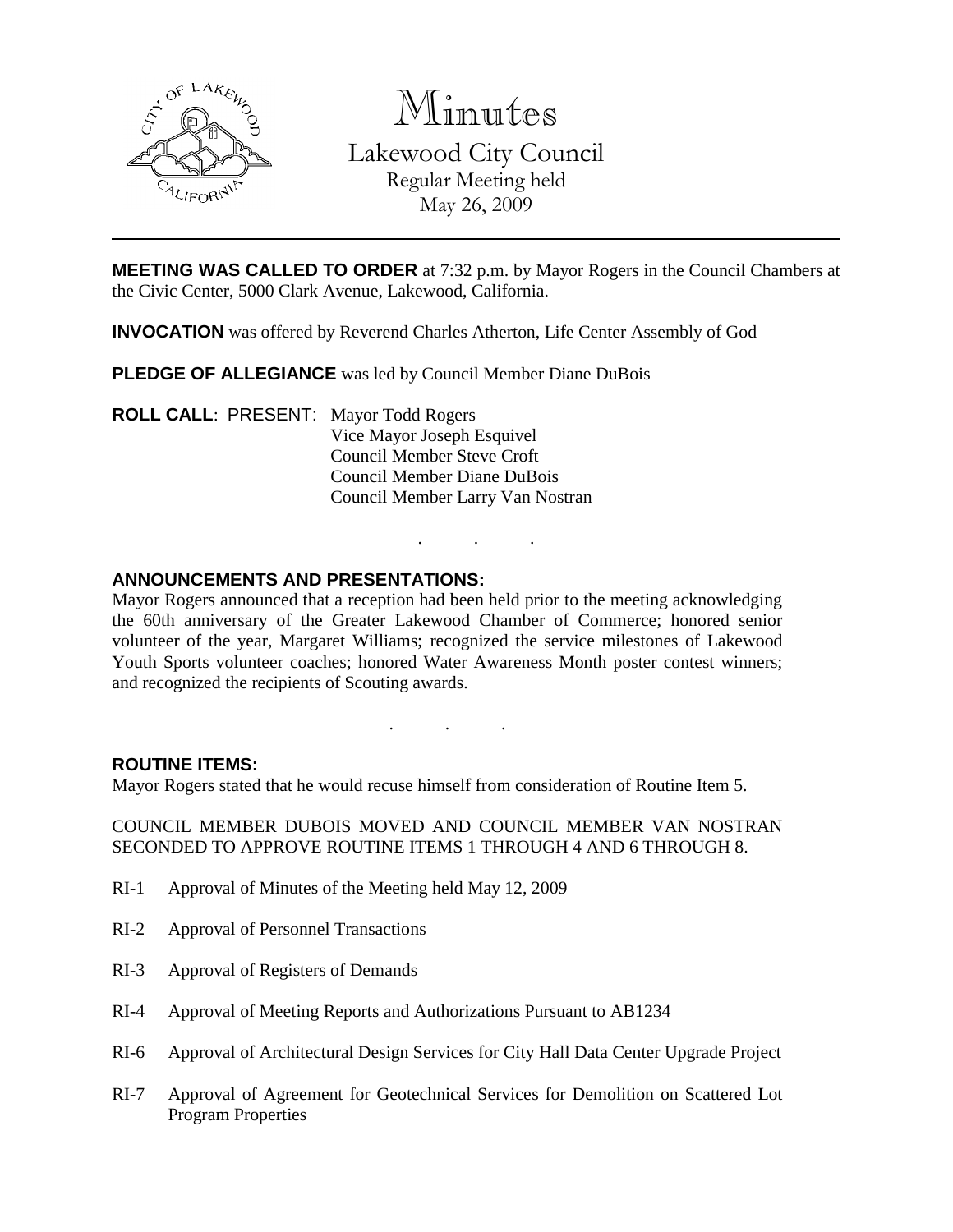City Council Minutes May 26, 2009 Page 2

#### **ROUTINE ITEMS:** Continued

RI-8 Approval of Monthly Report of Investment Transactions

UPON ROLL CALL VOTE, THE MOTION WAS APPROVED:

AYES: COUNCIL MEMBERS: Van Nostran, DuBois, Croft, Esquivel and Rogers NAYS: COUNCIL MEMBERS: None

RI-5 Approval of Extension of Agreement with the County of Los Angeles for Law Enforcement Services

UPON ROLL CALL VOTE, THE MOTION WAS APPROVED:

AYES: COUNCIL MEMBERS: Van Nostran, DuBois, Croft and Esquivel NAYS: COUNCIL MEMBERS: None ABSTAIN: COUNCIL MEMBERS: Rogers

#### **1.1 • PURCHASING BID 08-09, DELL OPTIPLEX 760 DESKTOP COMPUTERS**

. . .

Administrative Services Director Diane Perkin gave a report based on the memo in the agenda and stated three bid packages had been provided and one bid received for the purchase of 95 desktop computers to replace old units beginning to malfunction. She noted that while only one formal bid had been received, the Purchasing Officer had obtained an equote from Dell Marketing for a higher per unit price. It was the recommendation of staff that the City Council authorize the purchase of 95 Dell Optiplex 760 desktop computers from En Pointe Technologies at the contract price of \$91,607.55.

Responding to a question from Council Member Van Nostran, Ms. Perkin stated that although there were a total of 130 computers that would need to be replaced in the near future, the proposed 90 units was the maximum that could be stored on site for set up and utilization.

Mayor Rogers opened the public hearing at 7:41 p.m. and called for anyone in the audience wishing to address the City Council on this matter. There was no response.

COUNCIL MEMBER DUBOIS MOVED AND COUNCIL MEMBER CROFT SECONDED TO APPROVE STAFF'S RECOMMENDATION. UPON ROLL CALL VOTE, THE MOTION WAS APPROVED:

AYES: COUNCIL MEMBERS: Van Nostran, DuBois, Croft, Esquivel and Rogers NAYS: COUNCIL MEMBERS: None

. . .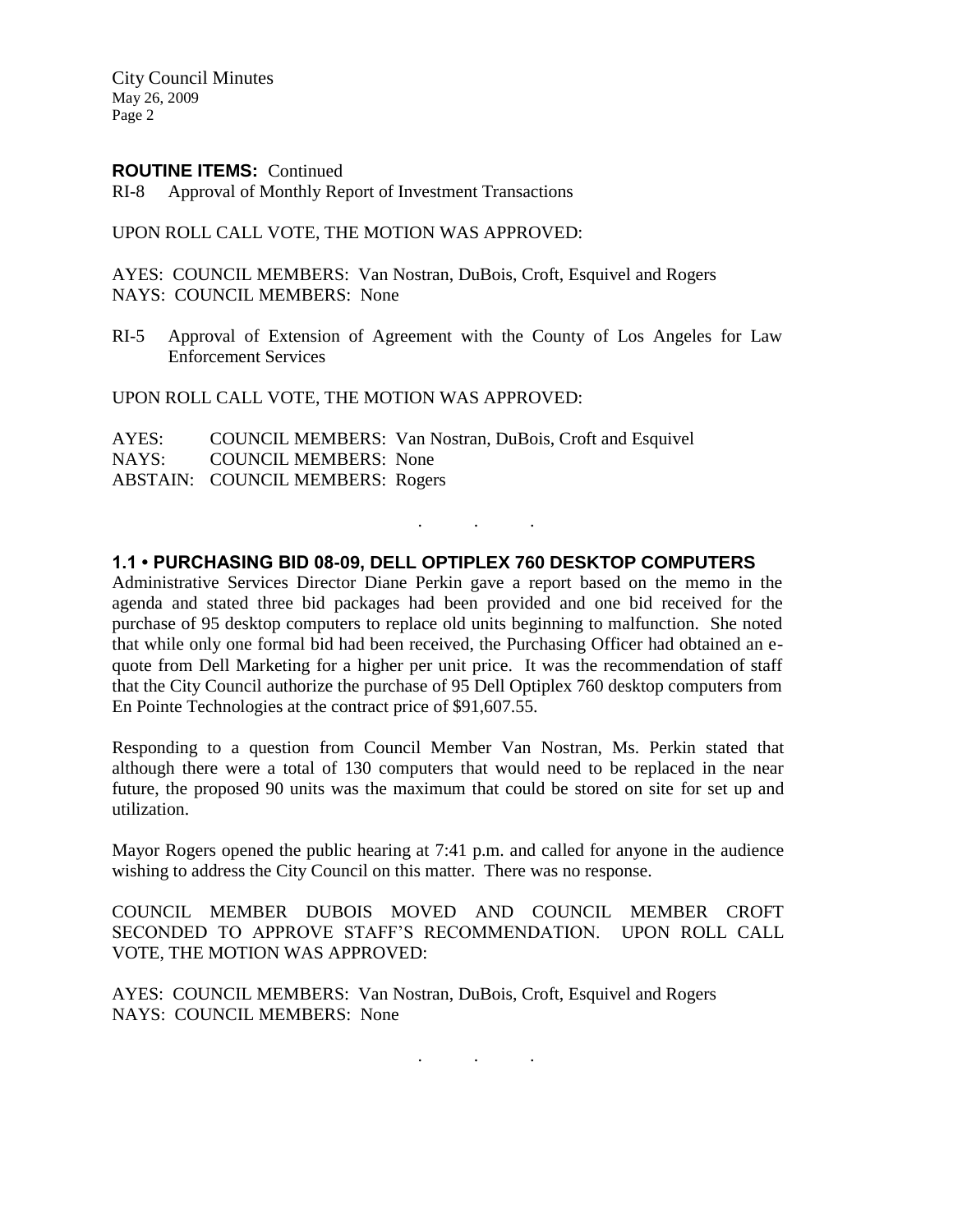## **1.2 • AMENDMENT TO COMMUNITY DEVELOPMENT BLOCK GRANT 2008-09 ACTION PLAN**

Community Development Director Jack Gonsalves made a presentation based on the memo in the agenda and stated that as part of the American Recovery and Reinvestment Act of 2009, supplemental funding had been made available through the Community Development Block Grant program. According to the current CDBG grant formula, the City would receive an additional appropriation of \$194,777 and was encouraged to utilize the funds for projects that could be implemented quickly to create or retain jobs and stimulate the economy. He reported that there were two appropriate projects ready for funding, one at the Burns Community Center and another at the Weingart Senior Center. It was the recommendation of staff that the City Council conduct a public hearing to receive comments on the proposed Substantial Amendment to the FY 2008-09 Action Plan and, following the public hearing, approve the Amendment and authorize the City Manager to submit the CDBG-R funding application along with the required CDBG certifications to HUD no later than June 5, 2009.

Mayor Rogers opened the public hearing at 7:46 p.m. and called for anyone in the audience wishing to address the City Council on this matter. There was no response.

COUNCIL MEMBER VAN NOSTRAN MOVED AND VICE MAYOR ESQUIVEL SECONDED TO APPROVE STAFF'S RECOMMENDATION. UPON ROLL CALL VOTE, THE MOTION WAS APPROVED:

. . .

AYES: COUNCIL MEMBERS: Van Nostran, DuBois, Croft, Esquivel and Rogers NAYS: COUNCIL MEMBERS: None

# **3.1 • SUMMER CONCERT SERIES PREVIEW**

Recreation and Community Services Director Lisa Litzinger displayed slides and gave a presentation on the upcoming Summer Concert in the Park Series. She reported that concerts were popular events, with each concert attended by 1,000 to 1,500 residents and that the City was able to continue offering the concerts thanks to sponsorships from several local businesses and contributions from concert patrons. She reviewed the lineup of bands, noting that the concert series, as well as all summer programs, would have a predominantly western theme.

Responding to a question from Vice Mayor Esquivel, Ms. Litzinger stated that the band scheduled to play for the Civic Center Block Party was a country western band and that line dancing would be offered.

Mayor Rogers noted that the help of sponsors was much appreciated in order to be able to continue to offer this fun event for free.

. . .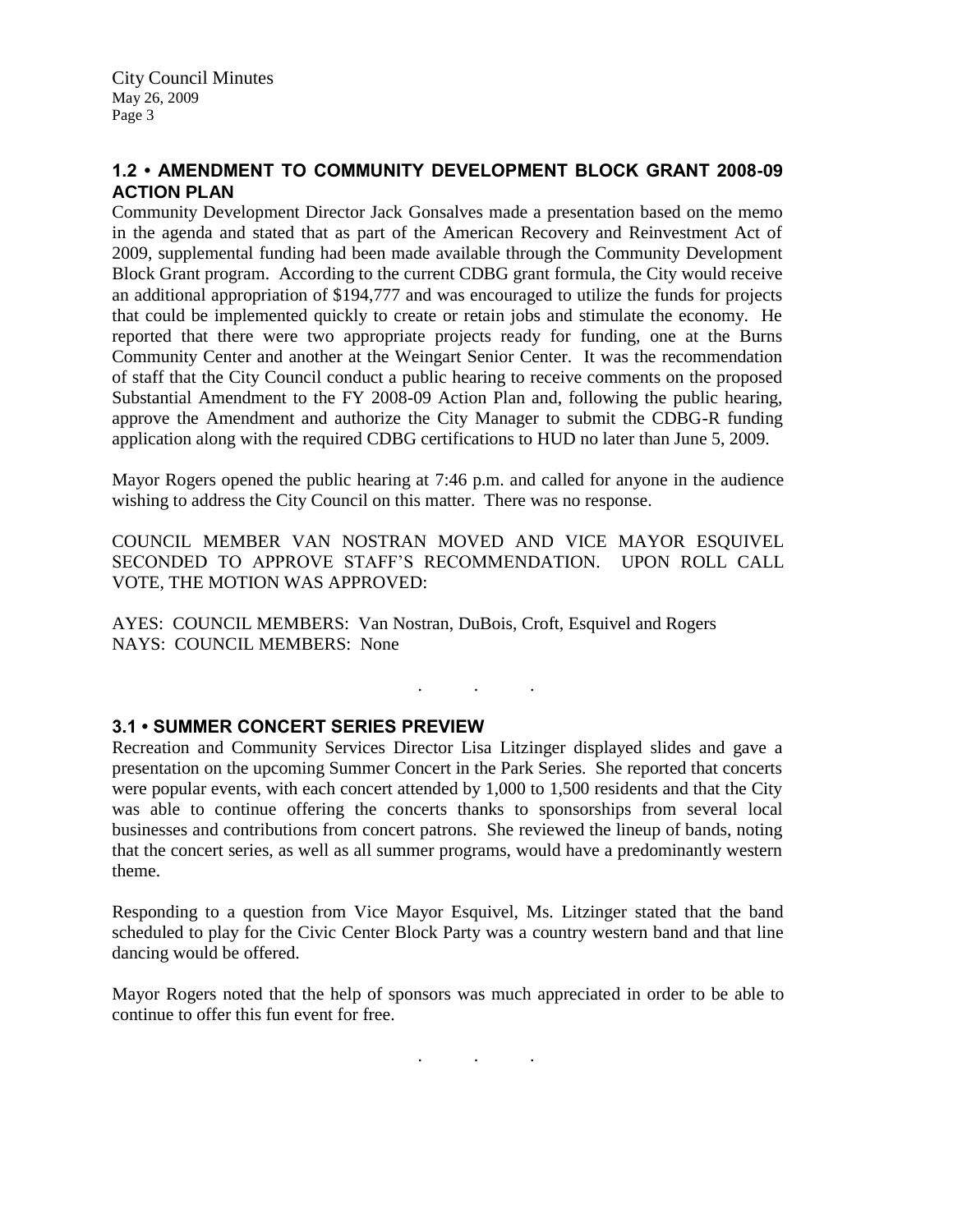City Council Minutes May 26, 2009 Page 4

## **3.2 • WATER CONSERVATION STATUS REPORT**

Water Resources Director Jim Glancy displayed slides and made a presentation based on the memo in the agenda. He stated that Lakewood residents continued to voluntarily reduce their consumption of water by about ten percent. He noted, however, that it was the third driest year in California history, and that many agencies, including the Metropolitan Water District of Southern California (MWD) would be implementing mandatory conservation measures. He suggested a number of water saving measures residents could utilize, especially for outdoor landscaping which accounted for about 50 percent of residential water use.

Council Member Croft noted that it was important to be a good neighbor and note problems with sprinkler systems, as most people appreciated an opportunity to save water.

Responding to a question from Council Member Van Nostran, Mr. Glancy stated that Water Resources Department staff was happy to assist residents in identifying the cause of a high water billing and was also available to conduct water audits upon request.

In response to a question from Mayor Rogers, Mr. Glancy stated MWD had recently announced that they would be freezing all of their assistance and rebate programs for water saving devices.

. . .

At 8:03 p.m., the Regular Meeting of the City Council was recessed for the Meeting of the Lakewood Redevelopment Agency. At 8:04 p.m., the City Council Meeting was reconvened.

#### . . .

. . .

#### **ORAL COMMUNICATIONS:** None

**CLOSED SESSION:**

CONFERENCE WITH LEGAL COUNSEL – ANTICIPATED LITIGATION At 8:04 p.m., Mayor Rogers announced that the City Council would recess to a closed session pursuant to subdivision (c) of Government Code §54956.9 in one case. Mayor Rogers stated that as he had a conflict on this issue, he would recuse himself from this session and turn the chair over to Vice Mayor Esquivel. At 8:17 p.m., the City Council reconvened.

COUNCIL MEMBER VAN NOSTRAN MOVED AND COUNCIL MEMBER CROFT SECONDED TO AUTHORIZE EXECUTION OF AN AGREEMENT FOR LEGAL SERVICES WITH DAPEER, ROSENBLIT AND LITVAK REGARDING THE LOS ANGELES COUNTY SHERIFF'S DEPARTMENT LIABILITY TRUST FUND DISPUTE, SUBJECT TO THE APPROVAL OF THE CITY MANAGER AND CITY ATTORNEY.